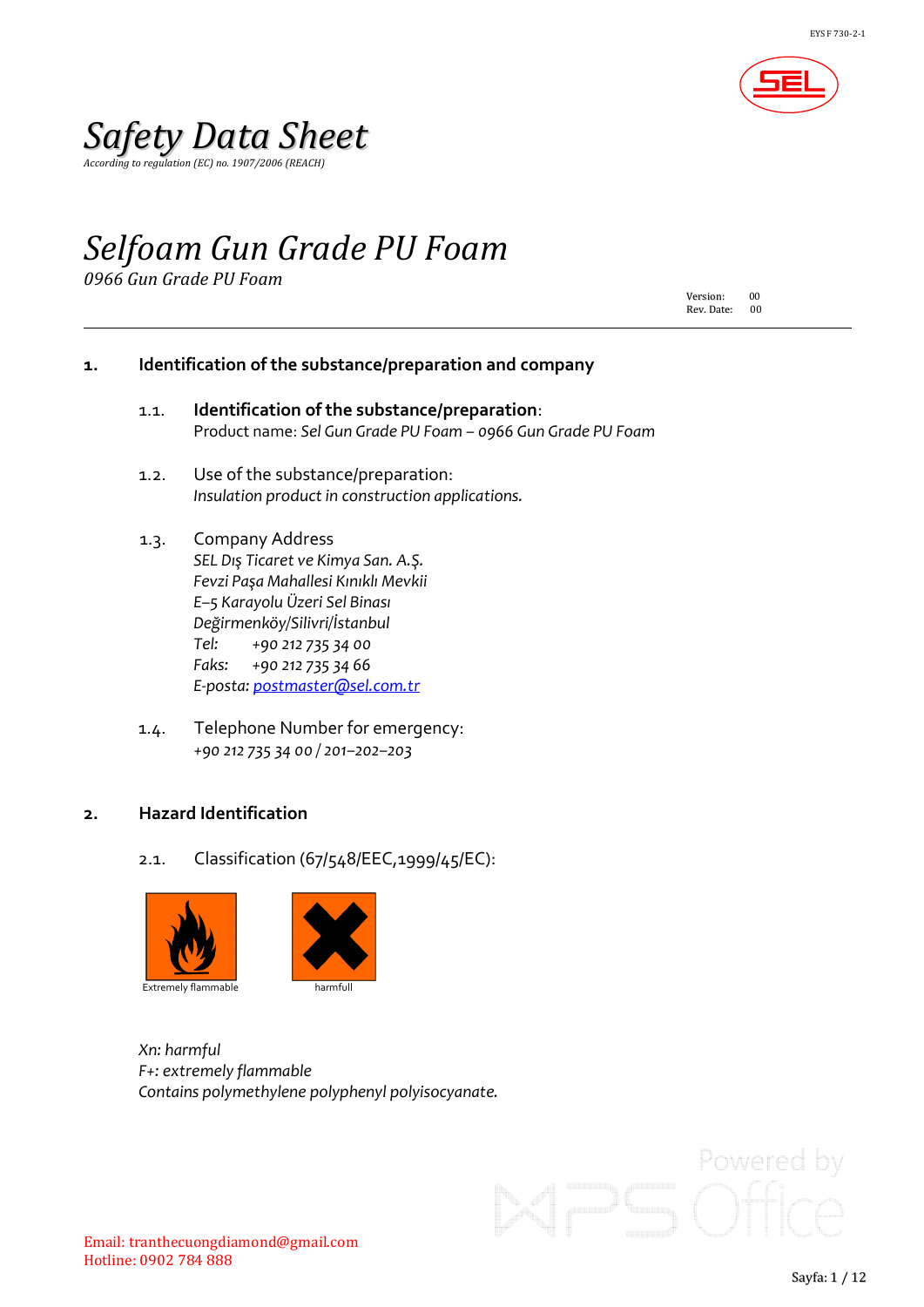

*According to regulation (EC) no. 1907/2006 (REACH)*

# *Selfoam Gun Grade PU Foam*

*0966 Gun Grade PU Foam*

Version: 00<br>Rev. Date: 00 Rev. Date:

| R <sub>12</sub> : | Extremely flammable                                                                  |
|-------------------|--------------------------------------------------------------------------------------|
| R20:              | Harmful by inhalation                                                                |
| R36/37/38:        | Irritating to eyes, respiratory system and skin                                      |
| R40:              | Limited evidence of a carcinogenic effect                                            |
| R42/43:           | May cause sensitization by inhalation and skin contact                               |
| R48/20:           | Harmful: danger of serious damage to health by prolonged exposure through inhalation |

2.2. Physico-chemical hazards: *Extremely flammable*

2.3. Health hazards: *Harmful by inhalation Irritating to eyes, respiratory system and skin Limited evidence of a carcinogenic effect May cause sensitization by inhalation and skin contact Harmful: danger of serious damage to health by prolonged exposure through inhalation*

2.4. Environmental Hazards:

*It* is not expected to be hazardous to the environment.

### **3. Composition/Information on Ingredients**

| Substance Name                         | CAS Number      | EINECS/ELINCS   | Classification of Substance |                                           | Conc.     | Classification in                             |
|----------------------------------------|-----------------|-----------------|-----------------------------|-------------------------------------------|-----------|-----------------------------------------------|
|                                        |                 | Number          | Hazard Symbol               | R phrases $(*)$                           | $(\%w/w)$ | Mixture                                       |
| Polymethylene polyphenyl<br>isocyanate | $9016 - 87 - 9$ |                 | Хn                          | R20, R36/37/38,<br>R40, R42/43,<br>R48/20 | $30 - 50$ | Xn; R20,<br>R36/37/38, R40,<br>R42/43, R48/20 |
| N-butane                               | $106 - 97 - 8$  | $203 - 448 - 7$ | F+                          | R <sub>12</sub>                           | $5 - 10$  | $F +; R12$                                    |
| Propane                                | $74 - 98 - 6$   | $200 - 827 - 9$ | F+                          | R <sub>12</sub>                           | $1 - 5$   | $F +; R12$                                    |
| Dimethyl Ether                         | $115 - 10 - 6$  | 204-065-8       | F+                          | R <sub>12</sub>                           | $5 - 10$  | $F +; R12$                                    |

*\* For R phrases in full:see heading 16*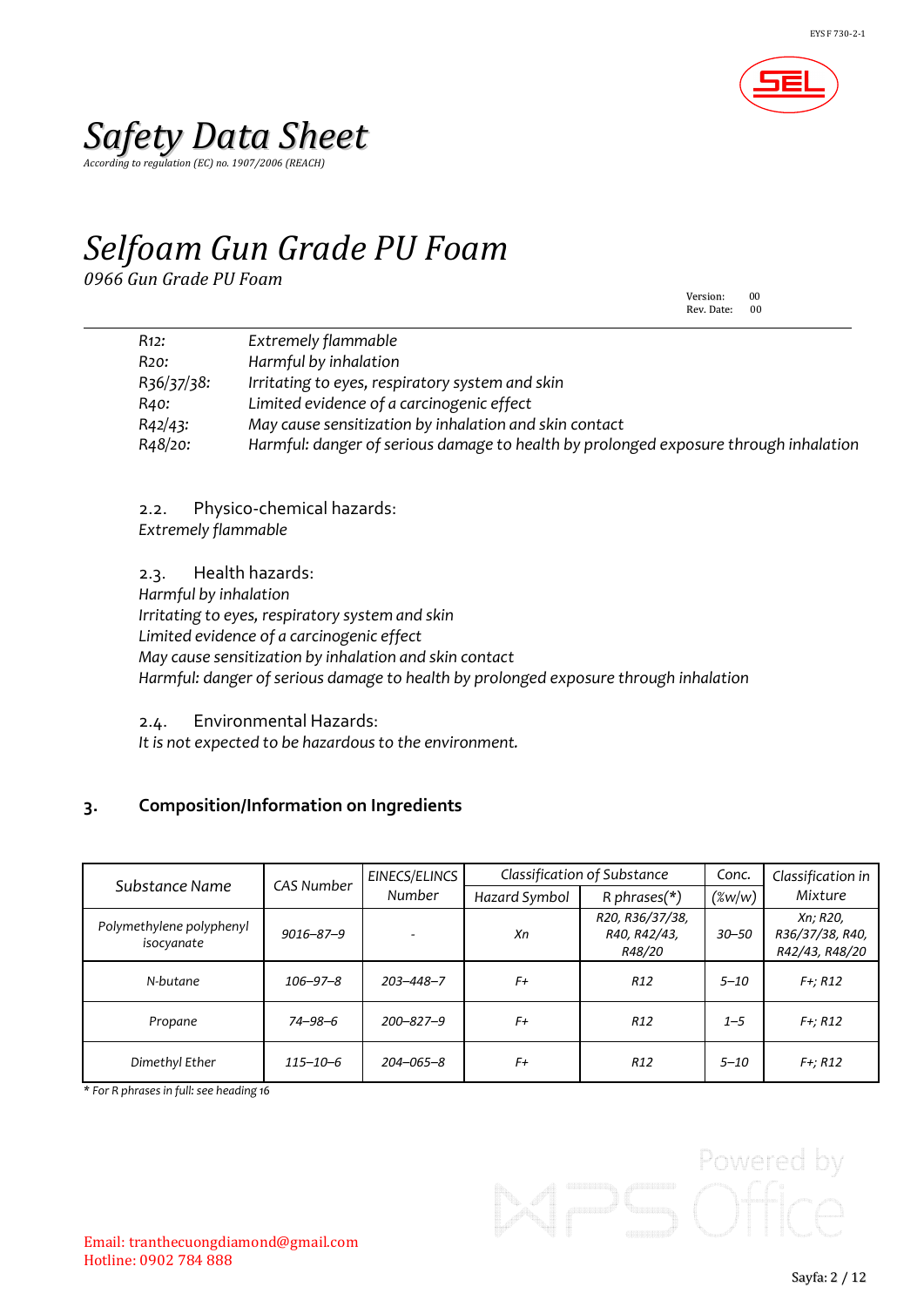

*According to regulation (EC) no. 1907/2006 (REACH)*

## *Selfoam Gun Grade PU Foam*

*0966 Gun Grade PU Foam*

Version: 00<br>Rev. Date: 00 Rev. Date:

#### **4. First Aid Measures**

4.1. In case of eye contact: *Hold the eyes open and rinse with preferably lukewarm water for a sufficiently long period of time (at least 10 minutes) Seek medical advice.*

4.2. In case of skin contact: *Wipe off. Wash affected areas with soap and plenty of water. If irritation persists, seek medical advice.*

4.3. If swallowed: *Do not induce the patient to vomit. Rinse mouth. Give victim two glasses of water. Never give anything by mouth to an unconscious person. Seek medical advice.*

4.4. If inhaled: *Take the person into the fresh air. Seek medical advice.*

#### **5. Fire-fighting measures**

5.1. Special protective equipment/procedures: *A self –contained respirator and protective clothing should be worn. Mask and chemical resistant personal protective equipmentshould be used. Determine the need to evacuate or isolate the area according to your local emergency plan.*

5.2. Hazards during fire fighting

*On burning may emit t0xic fumes.*

5.3. Suitable extinguishing media: *Water fog ( if unavailable fine waterspray), foam, dry chemical or carbon dioxide can be used.*

5.4. Unsuitable extinguishing media: *Not known.*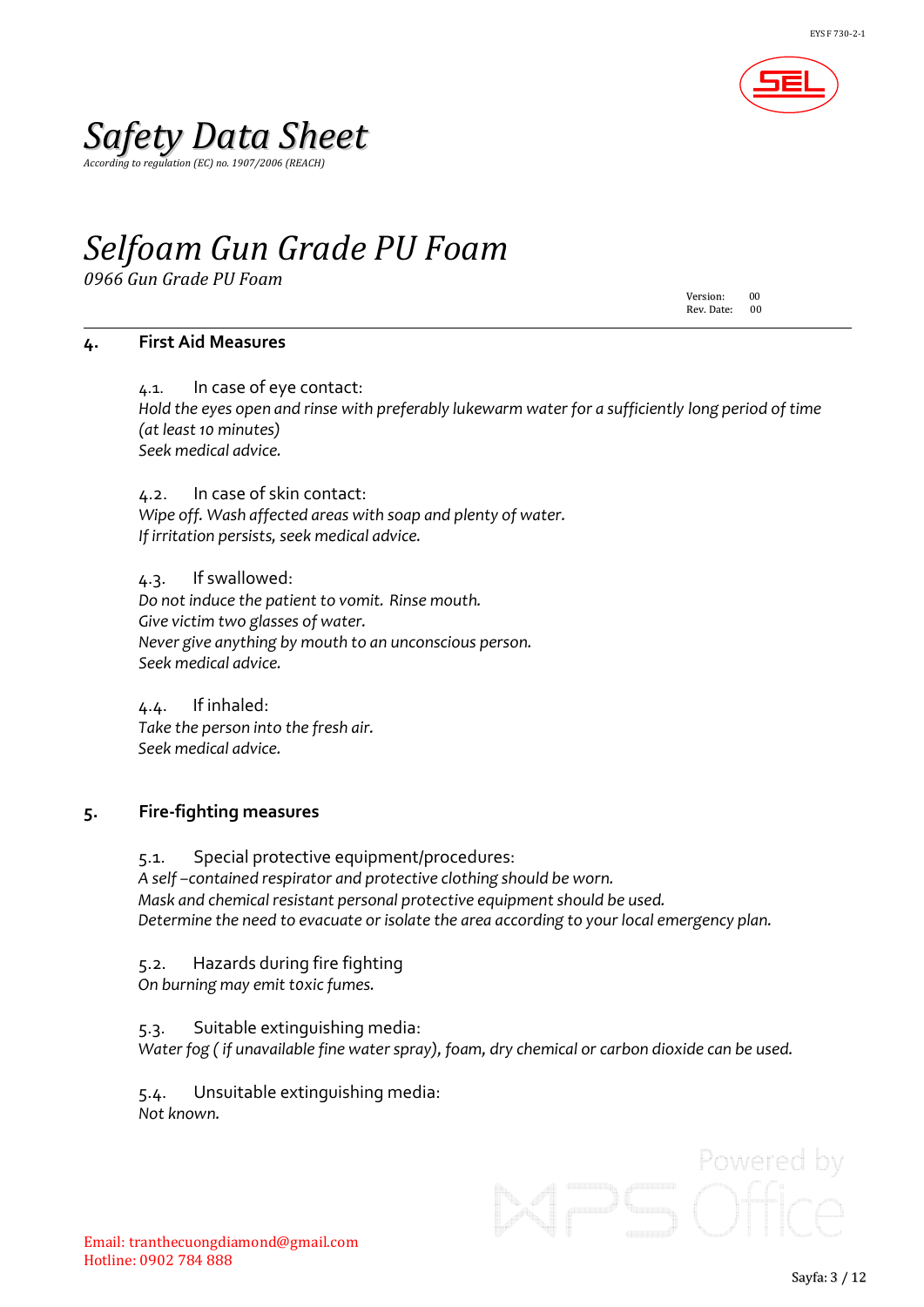

*According to regulation (EC) no. 1907/2006 (REACH)*

### *Selfoam Gun Grade PU Foam*

*0966 Gun Grade PU Foam*

Version: 00 Rev. Date:

5.5. Hazards combustion products: *The risk of toxic pyrolysis products. Composed as a result of burns: Hydrogen cyanide (HCN), nitrogen oxides(NOX)*

### **6. Accidental Release Measures**

6.1. Spill / Leak: *Avoid contact with. Ventilate the area with fresh air. Stop the leak if there is no risk.*

6.2. Personal precautions: *Use personal protective equipment (protective gloves, work clothes and glasses) Provide adequate ventilation. Keep away from sources of ignition. Smoking is prohibited.*

6.3. Methods for cleaning up: *Clean away leakage mechanically; cover leakage with damp absorbent material ( eg: sawdust, reactive chemical binders based on calcium hydrate silicate, sand ). After 1 hour, collect in a waste container. Do not close ( it develops carbon dioxide). Keep humid and leave for many days in the open air, in a controlled area. Further disposal by incineration in accordance with local lawsin force.*

*6.4.* Environment related measures: *Collect the resulting residue containing solution. Place in a closed container approved for transportation by appropriate authorities. Dispose of collected material as soon as possible.*

*Prevent the spilled material to leak and contact with garbage, canals and sewage If the product has caused environmental pollution (sewers, waterways, soil or air), inform the relevant authorities.*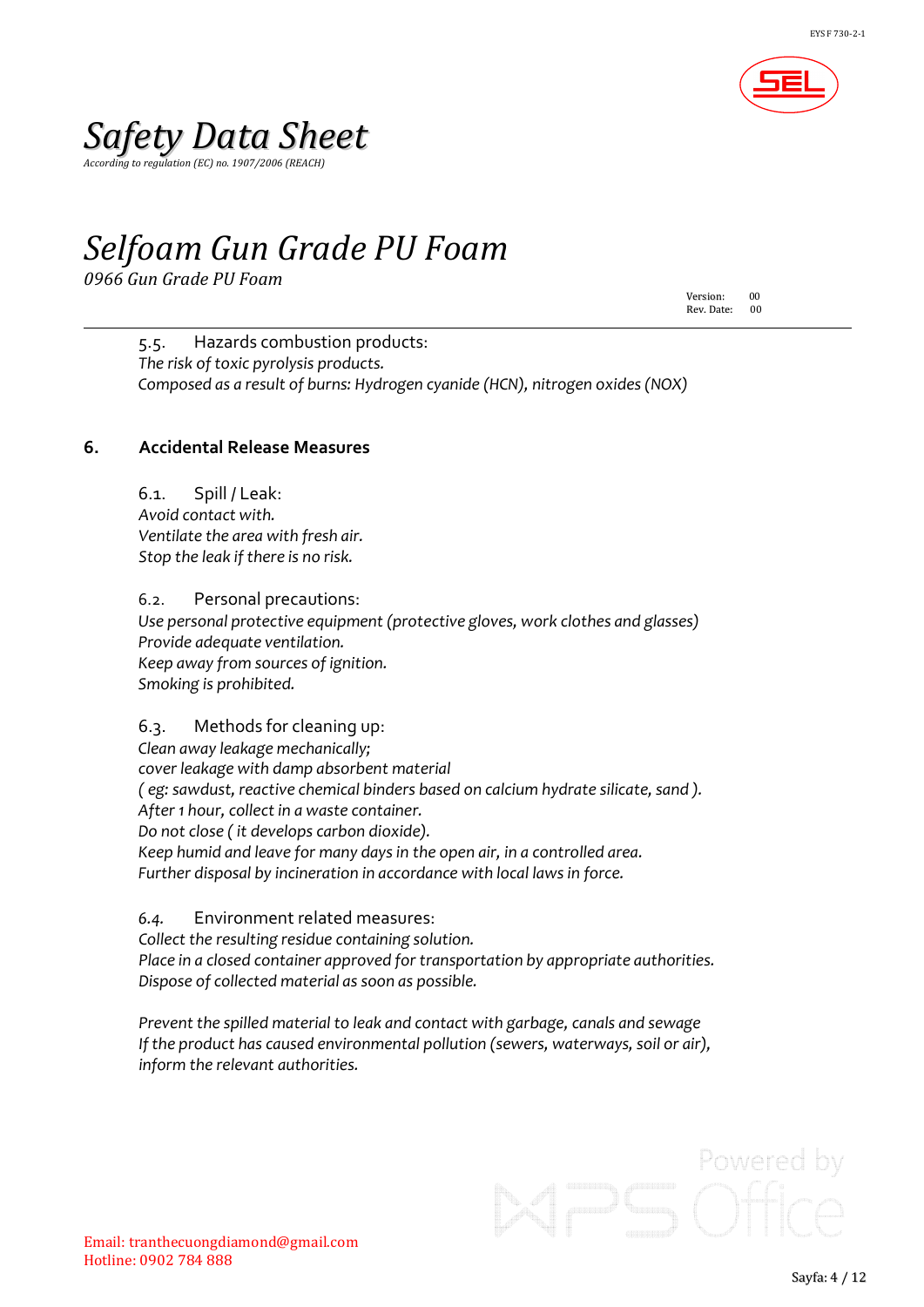

*According to regulation (EC) no. 1907/2006 (REACH)*

### *Selfoam Gun Grade PU Foam*

*0966 Gun Grade PU Foam*

Version: 00<br>Rev. Date: 00 Rev. Date:

#### **7. Handling and Storage**

7.1. Usage:

*ADVICE ON SAFE HANDLING: Provide good room ventilation even at ground level (vaporous are heavier than air ) Handle with care-avoid shock, friction and impact.*

*ADVICE ON PROTECTION AGAINST FIRE AND EXPLOSION: Emergency cooling must be provided for the eventuality of a fire in the viomity. Keep away from sources of ignition-refrain from smoking.*

7.2. Storage:

*REQUIREMENTS FOR STORAGE ROOMS AND VESSELS: Store in a cool and dry place Storage Temperature: <50°C*

*ADVICE ON STORAGE COMPALIBILITY: Do* not store *together* with *oxidizing agents. Do notstore with combustible materials. Keep away from acids and bases.*

*FURTHER INFORMATION ON STORAGE CONDITIONS: Protect from heat / overheating. Heat causes increase in pressure and risk of bursting.*

#### **8. Exposure Controls/Personal Protection**

8.1. Engineering Controls:

*Contains Polymethylene polyphenyl isocyanate and propane/butane and DME gases. Use general dilution ventilation and/or local exhaust ventilation. If ventilation is not adequate, use respiratory protection equipment.*

Powered by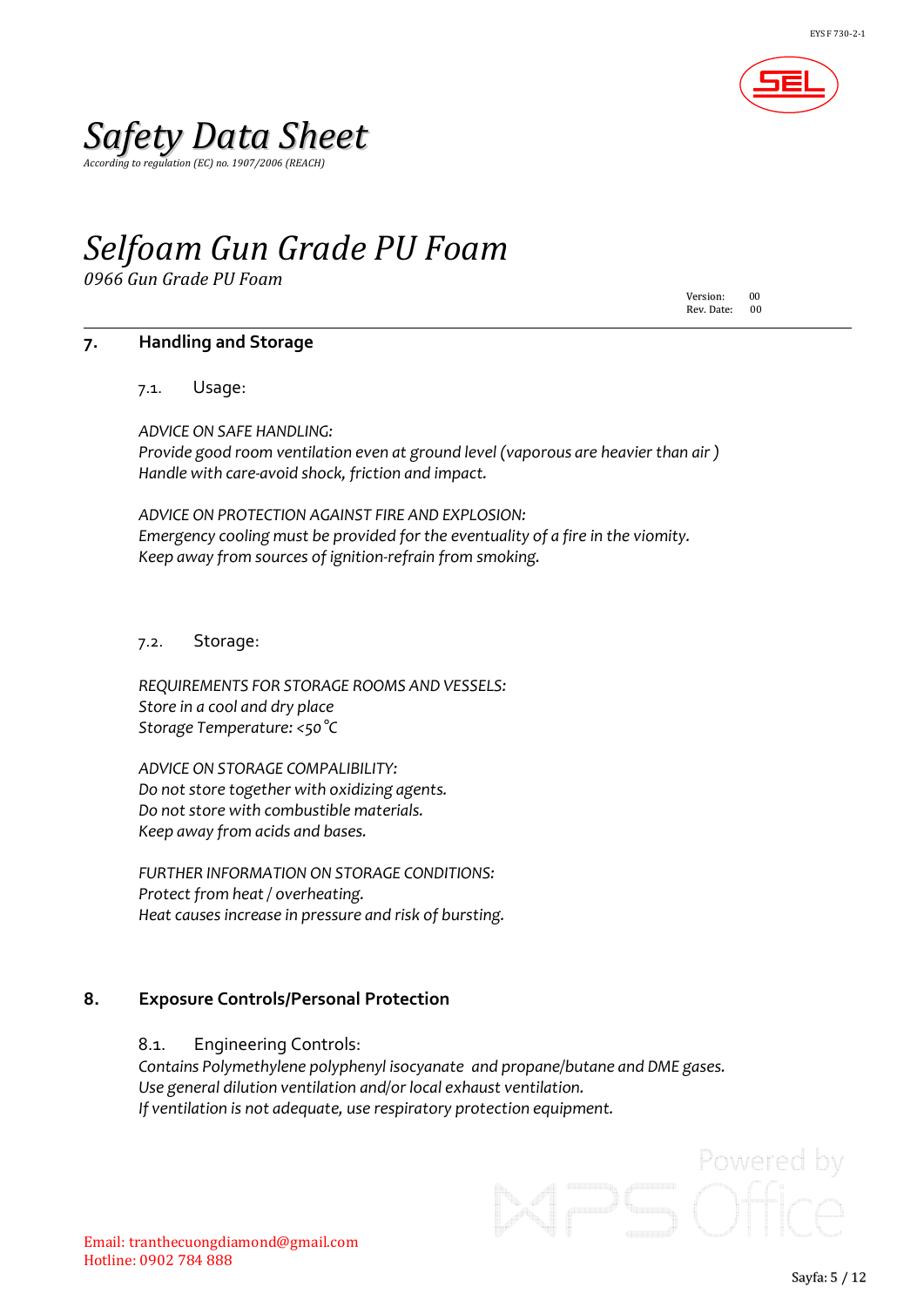

*According to regulation (EC) no. 1907/2006 (REACH)*

## *Selfoam Gun Grade PU Foam*

*0966 Gun Grade PU Foam*

Version: 00<br>Rev. Date: 00 Rev. Date:

| 8.2.         | <b>Personal Protection Equipment</b>                              |
|--------------|-------------------------------------------------------------------|
| Eyes:        | Avoid eye contact. Safety goggles should be worn.                 |
| Skin:        | Avoid skin contact.                                               |
|              | Chemical resistant gloves should be worn.                         |
|              | (Recommended: Butyl rubber / nitrile rubber gloves -EN 368)       |
| Respiratory: | Avoid breathing of vapors.                                        |
|              | Respiratory protection should be used.                            |
|              | In case of long-term interactions, fresh air mask should be used. |
|              |                                                                   |

8.3. Hygiene Measures:

*Avoid contact with eyes.*

*Especially in confined places, make sure you have proper ventilation.*

*Follow good industrial hygiene and safety practice.*

*Especially before eating, drinking or smoking, wash hands.*

*While using the product, do not drink, eat or smoke.*

*8.4.* Environmental exposure controls: *Refer to section 6 and 12.*

### **9. Physical and Chemical Properties:**

9.1. Appearance: *Aerosol*

| 9.2. | Important Health, Safety and Environmental Information: |                             |            |
|------|---------------------------------------------------------|-----------------------------|------------|
|      | Flash Point:                                            | 104°C (based on propellant) |            |
|      | Decomposition Temperature:                              | n.a.                        |            |
|      | Viscosity:                                              | n.a.                        |            |
|      | <b>Explosion Limits:</b>                                | n.a.                        |            |
|      | Water Solubility:                                       | Not compatible.             |            |
|      | Density:                                                | $15+/-2$ kg/m3              |            |
|      | Vapor Pressure:                                         | n.a.                        |            |
|      | Vapor Density:                                          | n.a.                        |            |
|      | Evaporation Rate:                                       | n.a.                        |            |
|      | Melting Point:                                          | n.a.                        |            |
|      | <b>Boiling Point:</b>                                   | n.a.                        | Powered by |
|      |                                                         |                             |            |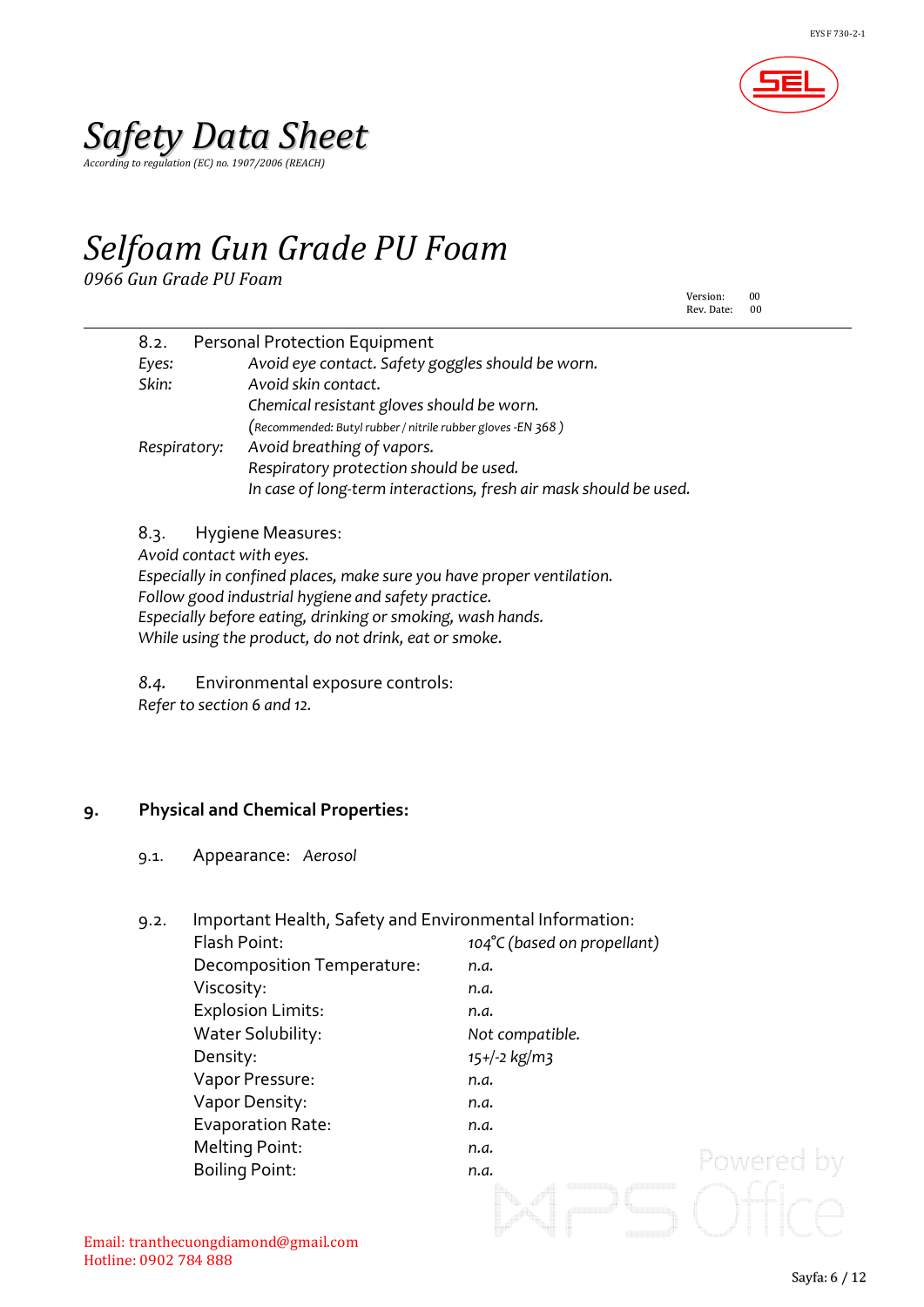

*According to regulation (EC) no. 1907/2006 (REACH)*

### *Selfoam Gun Grade PU Foam*

*0966 Gun Grade PU Foam*

Version: 00<br>Rev. Date: 00 Rev. Date:

Partition Coefficient (n-octanol/water): *n.a.* Autoignition Temperature: *n.a.*

*The above information is not intended for use in preparing product specifications.*

#### **10. Stability and Reactivity**

10.1. Chemical Stability: *Stable under normal usage conditions. Unstable on exposure to heat.*

10.2. Incompatible Substances: *Unknown.*

10.3. Dangerous Reactions: *The risk of explosion.*

10.4. Conditions to Avoid: *Keep away from ignition sources, acids and bases. Containers may explode at temperatures above 50 ° C*

#### **11. Toxicological Information**

11.1. In case of Inhalation:

*May cause allergic respiratory response.*

*MDI concentrations below the exposure guidelines may cause allergic respiratory reactions in individuals already sensitized.*

*Asthma-like symptoms may include coughing, difficult breathing and a feeling of tightnessin the chest. Occasionally, breathing difficulties may be life threatening.*

11.2. In case of eye contact: *May cause eye irritation.*

11.3. In case of skin contact: *Repeated contact can cause allergic reactions.*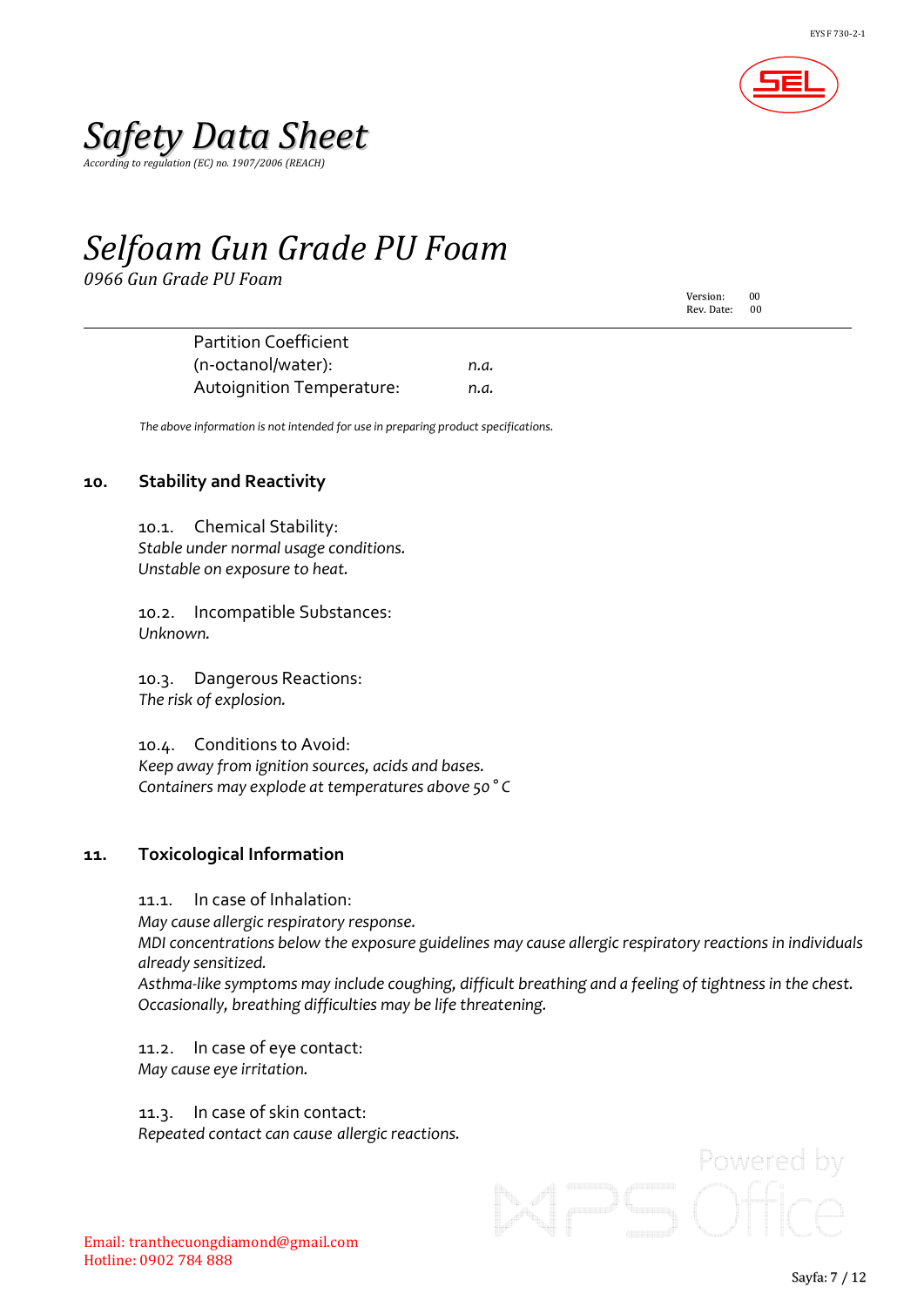

*According to regulation (EC) no. 1907/2006 (REACH)*

## *Selfoam Gun Grade PU Foam*

*0966 Gun Grade PU Foam*

Version: Version:00 Rev. Date:

11.4. In case of ingestion: *May cause mouth, throat and stomach irritation.*

11.5. Other Information: Chronic Toxicity: *Prolonged or repeated exposure may cause central nervoussystem damage. Tissue injury in the upper respiratory tract and lungs has been observed in laboratory animals after repeated excessive exposuresto MDI/polymeric MDI aerosols. Intentional misuse by deliberately concentrating and inhaling contents may be harmful or fatal.* Carcinogenicity: *There are no known carcinogenic chemicalsin this product.* Mutagenicity: *Contains no known mutagenetic chemicals.* Reproductive Toxicity: *This product does not contain any known or suspected reproductive hazards.* Target Organ Effects: *Contains component(s) that have been reported to cause effects on the following organs in animals: Liver, kidney*

### **12. Ecological Information**

12.1. General:

Movement and Partitioning:

*In the aquatic environment, movement is expected to be limited by its reaction with water forming predominantly insoluble polyureas.*

Persistence and Degradability:

*In the aquatic environment, movement is expected to be limited by its reaction with water forming predominantly insoluble polyureas(which appearto be stable). In the atmospheric environment, material is expected to have a short tropospheric half-life, based on calculations and by analogy with related diisocyanates.*

### **13. Disposal Considerations:**

#### 13.1. Product Disposal:

*Dispose of in accordance with local regulations.*

#### 13.2. Packing Disposal:

*Dispose of in accordance with local regulations.*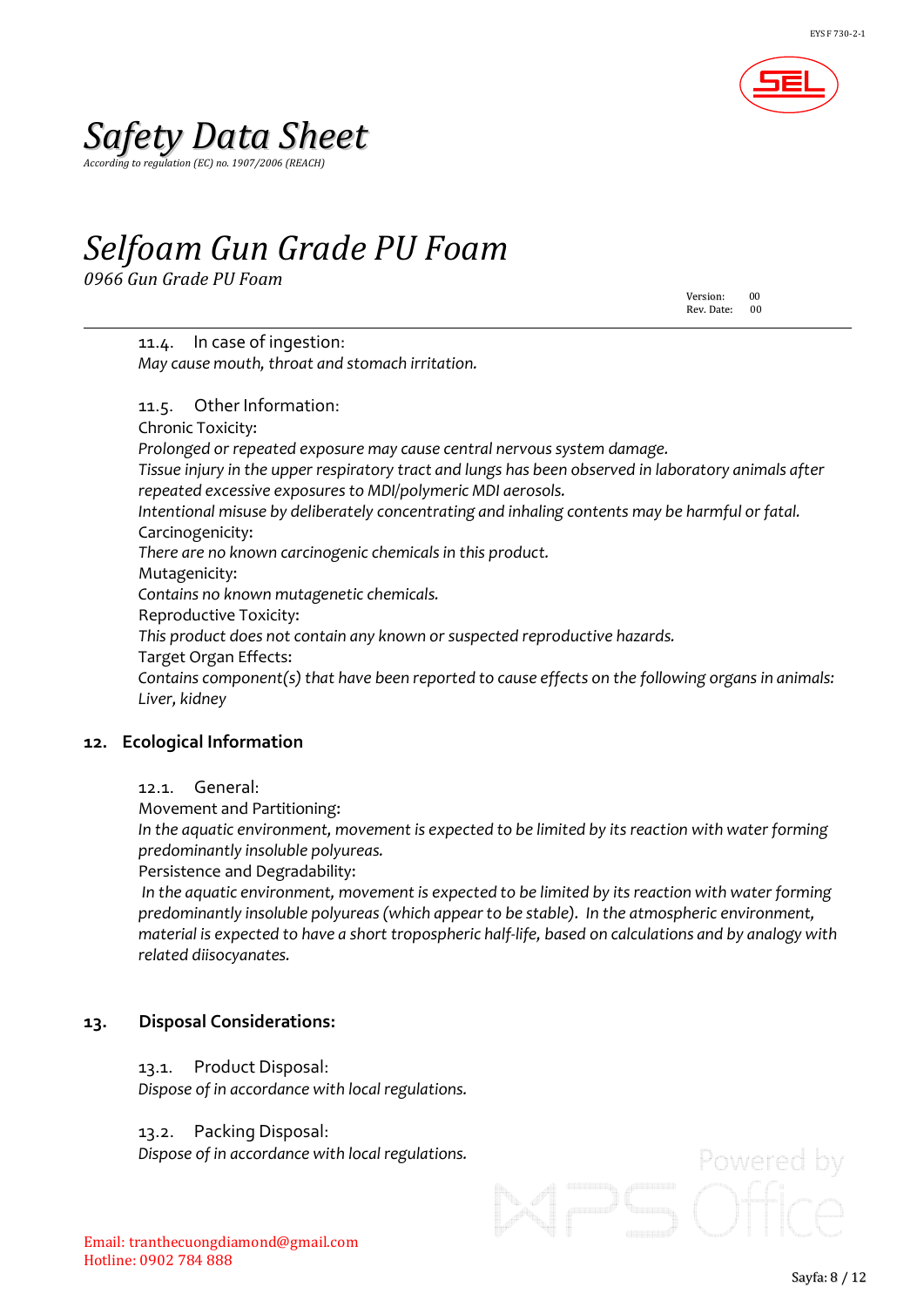

*According to regulation (EC) no. 1907/2006 (REACH)*

# *Selfoam Gun Grade PU Foam*

*0966 Gun Grade PU Foam*

Version: 00<br>Rev. Date: 00 Rev. Date:

### **14. Transport Information:**

|                        | 14.1. Road /Rail (ADR/RID): |                          |
|------------------------|-----------------------------|--------------------------|
|                        | <b>ADR/RID Class:</b>       | $\overline{\phantom{a}}$ |
| <b>UN Number:</b>      |                             | <b>UN 1950</b>           |
| Division/Group:<br>5 A |                             |                          |
| Definintion:           |                             | Aerosol                  |
|                        |                             |                          |

#### 14.2. Sea Transport (IMDG):

| <b>IMDG Class:</b> | $\mathcal{P}$  |
|--------------------|----------------|
| <b>UN Number:</b>  | <b>UN 1950</b> |
| Division/Group:    | 5 A            |
| EmS:               | $2 - 13$       |
| MFAG:              | 620(1998 edit) |
| Marine pollutant:  | no             |
| Definition:        | Aerosol        |

| 14.3. Air Transport (IATA): |                |
|-----------------------------|----------------|
| IATA /ICA Class:            | $\mathcal{I}$  |
| UN Number:                  | <b>UN 1950</b> |
| Division/Group:             | 5 A            |
| Definition:                 | Aerosol        |

#### **15. Regulatory Information:**

15.1. Labeling:



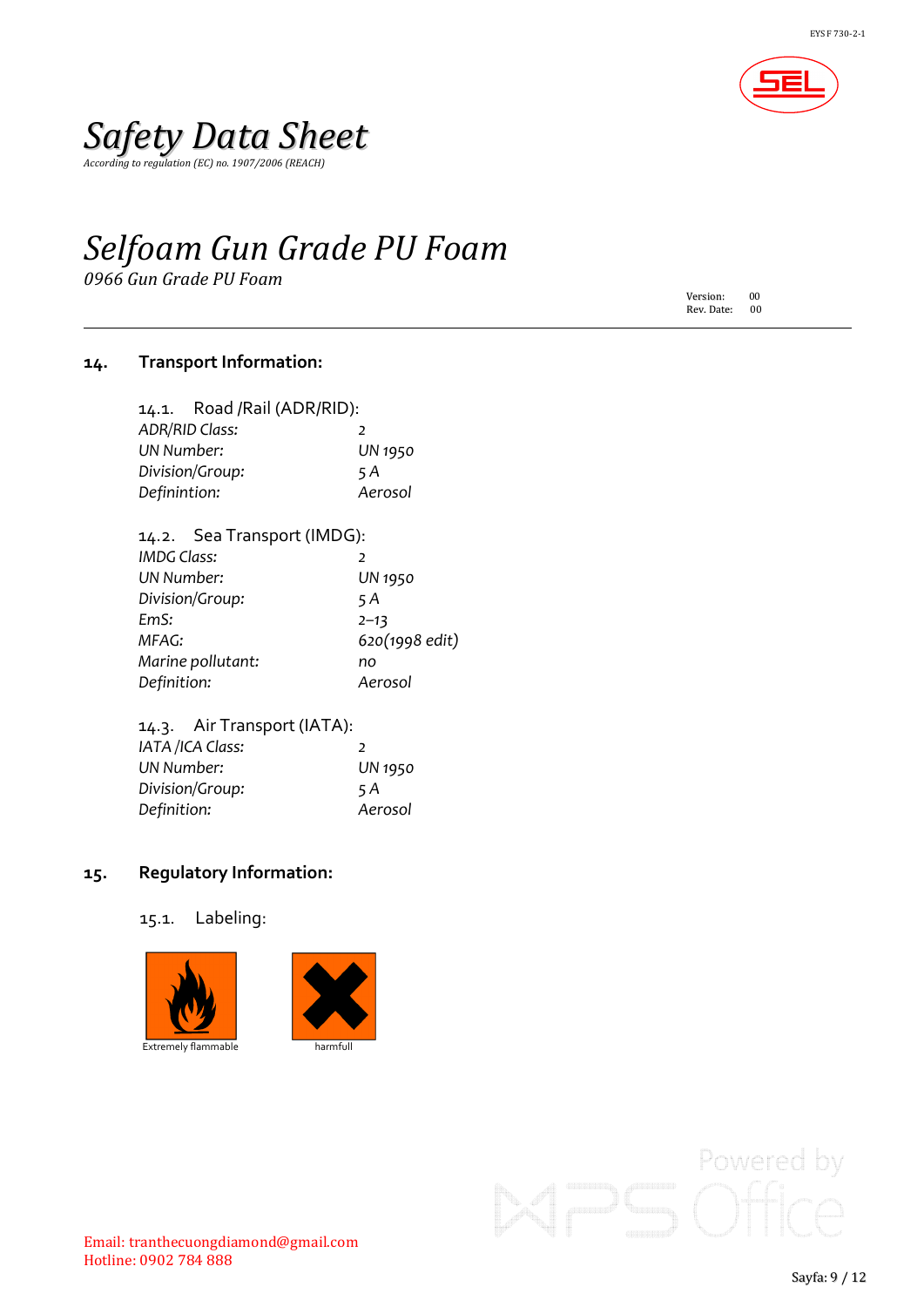

*According to regulation (EC) no. 1907/2006 (REACH)*

### *Selfoam Gun Grade PU Foam*

*0966 Gun Grade PU Foam*

Version: 00<br>Rev. Date: 00 Rev. Date:

- 15.2. Contains:
- *Polymethylene polyphenyl polyisocyanate*
- *N-butane*
- *Propane*
- *DME*

#### 15.3. R-Phrases:

| R12:       | Extremely flammable                                                                  |
|------------|--------------------------------------------------------------------------------------|
| R20:       | Harmful by inhalation                                                                |
| R36/37/38: | Irritating to eyes, respiratory system and skin                                      |
| R40:       | Limited evidence of a carcinogenic effect                                            |
| R42/43:    | May cause sensitization by inhalation and skin contact                               |
| R48/20:    | Harmful: danger of serious damage to health by prolonged exposure through inhalation |
|            |                                                                                      |

### 15.4. S- Phrases:

| S2:               | Keep out of the reach of children                                                |
|-------------------|----------------------------------------------------------------------------------|
| S <sub>16</sub> : | Keep away from sources of ignition - No smoking                                  |
| 523:              | Do not breathe gas/fumes/vapour/spray                                            |
| S36/37/39:        | Wear suitable protective clothing, gloves and eye/face protection                |
| S45:              | In case of accident or if you feel unwell seek medical advice immediately        |
|                   | (show the label where possible)                                                  |
| 551:              | Use only in well-ventilated areas                                                |
| 563:              | In case of accident by inhalation: remove casualty to fresh air and keep at rest |
|                   |                                                                                  |

#### 15.5. National Legislation/Regulations:

*COMMISSION REGULATION (EU) No 453/2010 of 20 May 2010 amending Regulation (EC) No 1907/2006 of the European Parliament and of the Council on the Registration, Evaluation, Authorisation and Restriction of Chemicals (REACH)*

Powered by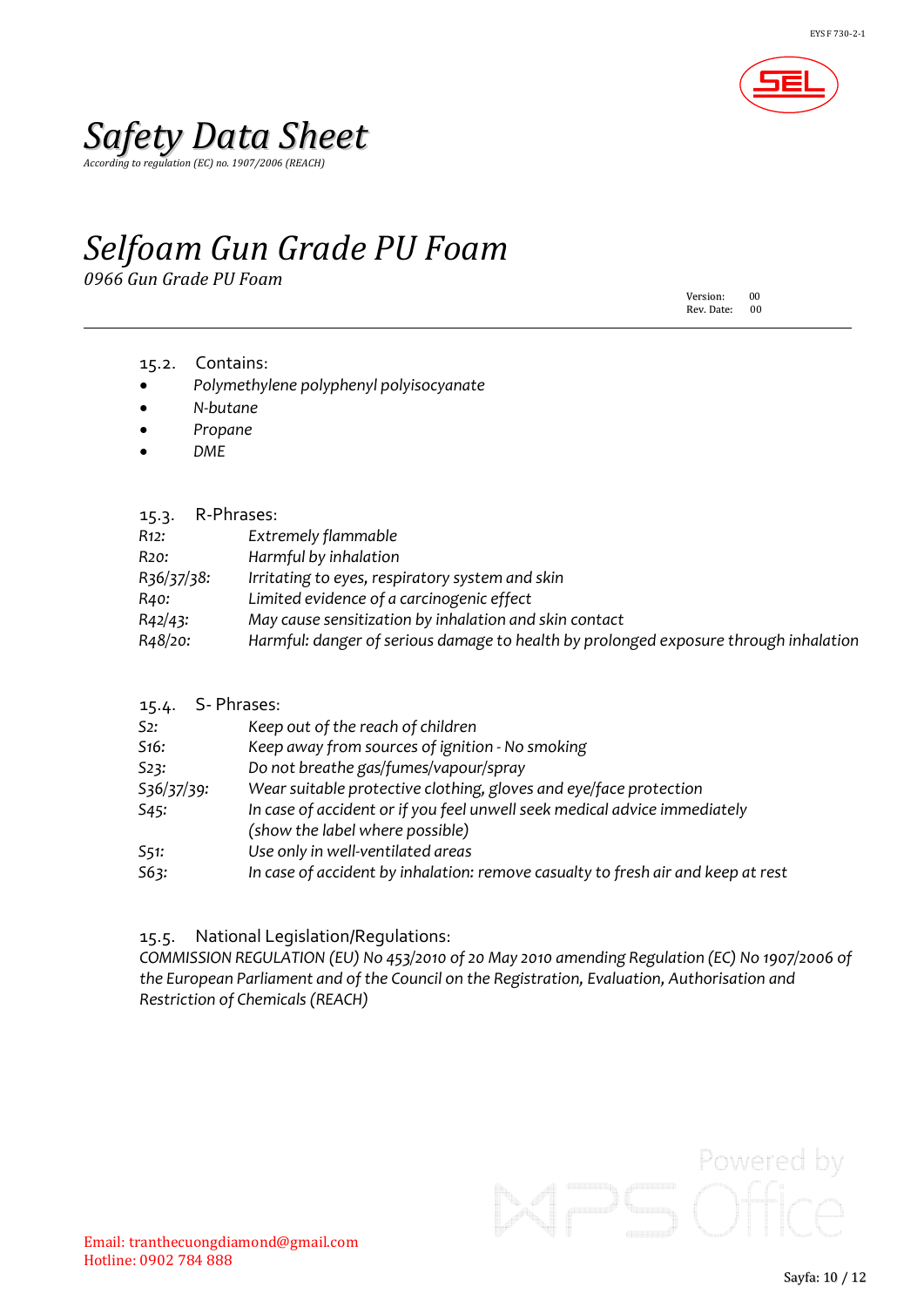

*According to regulation (EC) no. 1907/2006 (REACH)*

## *Selfoam Gun Grade PU Foam*

*0966 Gun Grade PU Foam*

Version: 00 Rev. Date:

#### **16. Other Information**

#### **16.1. Information Sources:**

*This SDS is prepared based on the information received from the suppliers.*

#### **16.2. Issued By:**

*Gülizar Çiçek MÜJDECİ Certificated from the Turkish StandardsInstitute (TSE) to prepare Safety Data Sheets Tel: +90 212 735 34 00*

#### **16.3. Full text of R-phrases referred to under sections 2 and 3**

| R12:       | Extremely flammable                                                                  |
|------------|--------------------------------------------------------------------------------------|
| R20:       | Harmful by inhalation                                                                |
| R36/37/38: | Irritating to eyes, respiratory system and skin                                      |
| R40:       | Limited evidence of a carcinogenic effect                                            |
| R42/43:    | May cause sensitization by inhalation and skin contact                               |
| R48/20:    | Harmful: danger of serious damage to health by prolonged exposure through inhalation |

#### **16.4. Additional Information**

*The information provided in this Safety Data Sheet is correctto the best of our knowledge, information and belief at the date of its publication.*

*The information given is designed only as a guidance for safe handling, use, processing, storage, transportation, disposal and release and is not to be considered a warranty or quality specification. The information relates only to the specific material designated and may not be valid forsuch material used in combination with any other materials or in any process, unless specified in the text.*

It is the responsibility of persons in receipt of this Product Safety Data Sheet to ensure that the *information contained herein is properly read and understood by all people who may use, handle, dispose or in any way come in contact with the product. If the recipient subsequently produces a formulation containing the product, it is the recipient's sole responsibility to ensure the transfer of all relevant information from the Product Safety Data Sheet to their own Product Safety Data Sheet.*